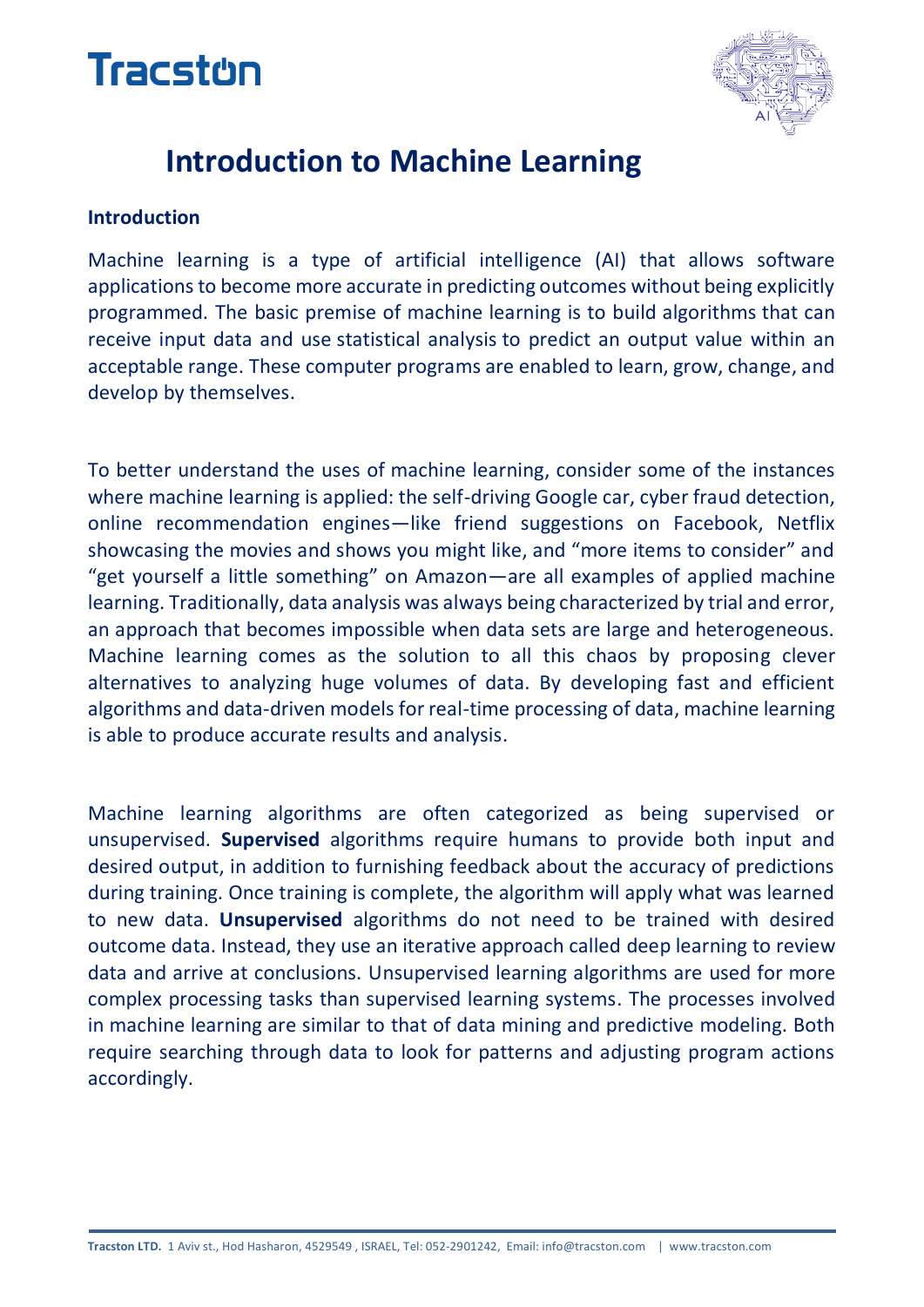## **Tracston**



## **Objectives**

 In this Course You will learn an introduction to machine learning / AI (artificial intelligence) and neural networks (often referred to as deep learning) .technologies, and techniques. Fundamentals of Machine learning Models, used cased and examples for one of the hottest topics in this century

### **Duration: 8 hours**

## **Target Audience**

This Course target audience are:

- Beginners in machine learning
- People who like a hands-on approach and not only watching
- People who prefer practice instead of theory
- All people who want to dive into one of the hottest topics out there but do not know where to start

### **Prerequisites**

- Internet Access
- **•** Basic Computer Skills
- Being familiar with basic Python / Perl syntax